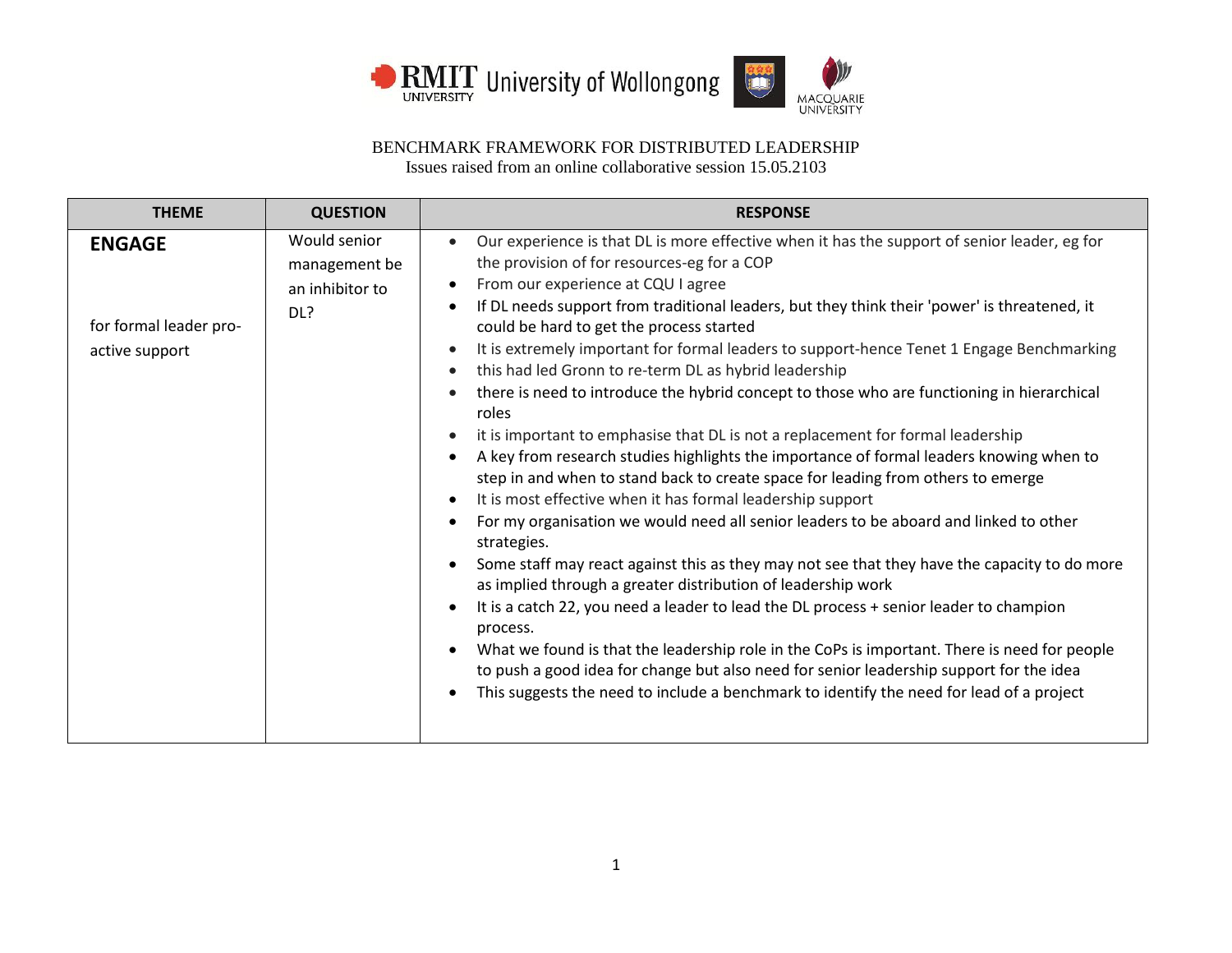



| <b>THEME</b>                                                                    | <b>QUESTION</b>                                                                                                                                                                           | <b>RESPONSE</b>                                                                                                                                                                                                                                                                                                                                                                                                                                                                                                                                                                                                                                                                                                                                                                                                                                                                                                                                                                                                                                                        |
|---------------------------------------------------------------------------------|-------------------------------------------------------------------------------------------------------------------------------------------------------------------------------------------|------------------------------------------------------------------------------------------------------------------------------------------------------------------------------------------------------------------------------------------------------------------------------------------------------------------------------------------------------------------------------------------------------------------------------------------------------------------------------------------------------------------------------------------------------------------------------------------------------------------------------------------------------------------------------------------------------------------------------------------------------------------------------------------------------------------------------------------------------------------------------------------------------------------------------------------------------------------------------------------------------------------------------------------------------------------------|
| <b>ENABLE</b><br>an institutional context<br>of trust and culture of<br>respect | Would not DL be<br>a reflection of<br>institutional<br>climate in<br>relation to what<br>academics and<br>staff are able to<br>pursue in terms<br>of decisions or<br>recommendation<br>s? | By its distributed nature it has to work without institutional support but its effectiveness will<br>$\bullet$<br>be reduced if there is no institutional support<br>It is both - it already exists (ie the potential for leadership) and it needs some intentional<br>$\bullet$<br>management.<br>Research from schools shows both are evident.<br>$\bullet$<br>Leithwood argues for the need of intentionality. The structure of projects can provide this<br>$\bullet$<br>intentionality<br>yes I have always been interested in how you manage for distributed leadership<br>$\bullet$<br>I am thinking in terms of what Cohen, March, & Olsen (1972) and Birnbuam (1988) called<br>$\bullet$<br>organizational garbage can or anarchic organizations both talk about fluid participation<br>based on self-vested interest. Participation at the formal and the informal level thus have an<br>interest challenge to trust and rationale for collegiality<br>People need to be open, to feel safe, that requires an environment in which trust exists<br>$\bullet$ |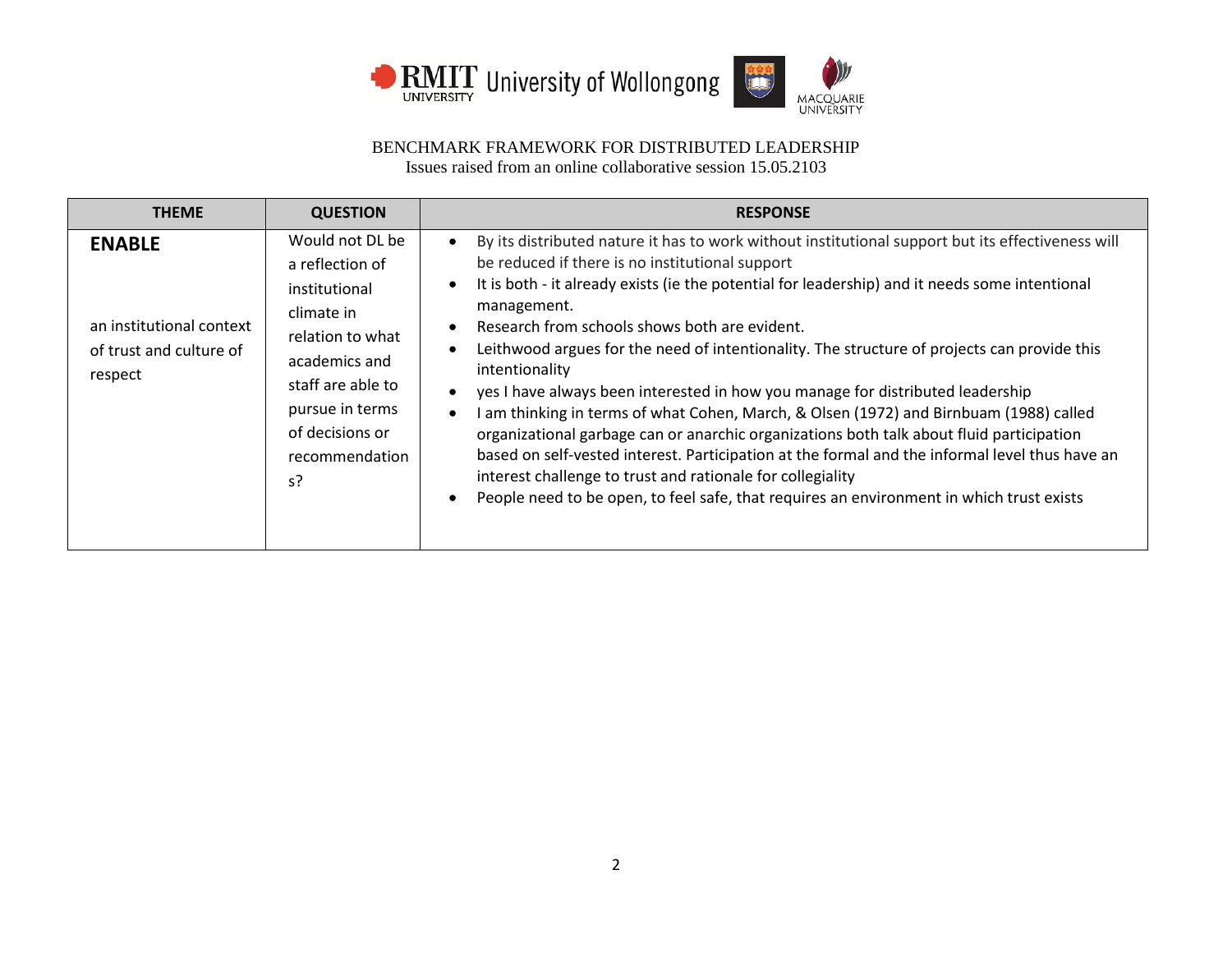



| <b>THEME</b>     | <b>QUESTION</b>                                                                                                   | <b>RESPONSE</b>                                                                                                                                                                                                                                                                                                                                                                                                                                                                                                                                                                                                                                                                                                                                                                                                                                                                                                                                                                                                                                                                                                                                                                                                                                                                                                                                                                                                                                                                |
|------------------|-------------------------------------------------------------------------------------------------------------------|--------------------------------------------------------------------------------------------------------------------------------------------------------------------------------------------------------------------------------------------------------------------------------------------------------------------------------------------------------------------------------------------------------------------------------------------------------------------------------------------------------------------------------------------------------------------------------------------------------------------------------------------------------------------------------------------------------------------------------------------------------------------------------------------------------------------------------------------------------------------------------------------------------------------------------------------------------------------------------------------------------------------------------------------------------------------------------------------------------------------------------------------------------------------------------------------------------------------------------------------------------------------------------------------------------------------------------------------------------------------------------------------------------------------------------------------------------------------------------|
| PD to explain DL | How organic is<br>distributed<br>leadership and<br>how 'organised'<br>is it? eg.<br>providing PD for<br>staff etc | One assumption I have found in my research of DL is that we can't assume people<br>$\bullet$<br>understand what DL is<br>For CoPs we talk about organic, nurtured & intentional as different emergent/start-up<br>$\bullet$<br>approach<br>I agree, it takes a while for the message about DL to get through - it is about facilitating<br>$\bullet$<br>peoples' leadership skills<br>You will note that the ASERT identifies the important role for PD.<br>$\bullet$<br>Because DL is a very different concept from individual (heroic) leaders this needs PD<br>Our focus is on how DL can be enabled, so while DL can be organic, our focus has been on<br>$\bullet$<br>the factors that can enable, evaluate it.<br>We have found that DL needs facilitation<br>$\bullet$<br>DL is applicable in HE because we can pinpoint organic examples - our emphasis is on how to<br>$\bullet$<br>assist and enable<br>Is a possible way to start is to focus on sub-units within a University where there is anecdotal<br>$\bullet$<br>evidence to suggest a distribution of sources of productive influence? The reason I raise is<br>this due to the importance of culture, which in large orgs needs to be understood through its<br>sub-cultures<br>I agree with Howard's suggestion. This is a good constructivist approach to introducing DL<br>$\bullet$<br>It is how the Academy used to work collegially before it became more corporate and<br>$\bullet$<br>hierarchical |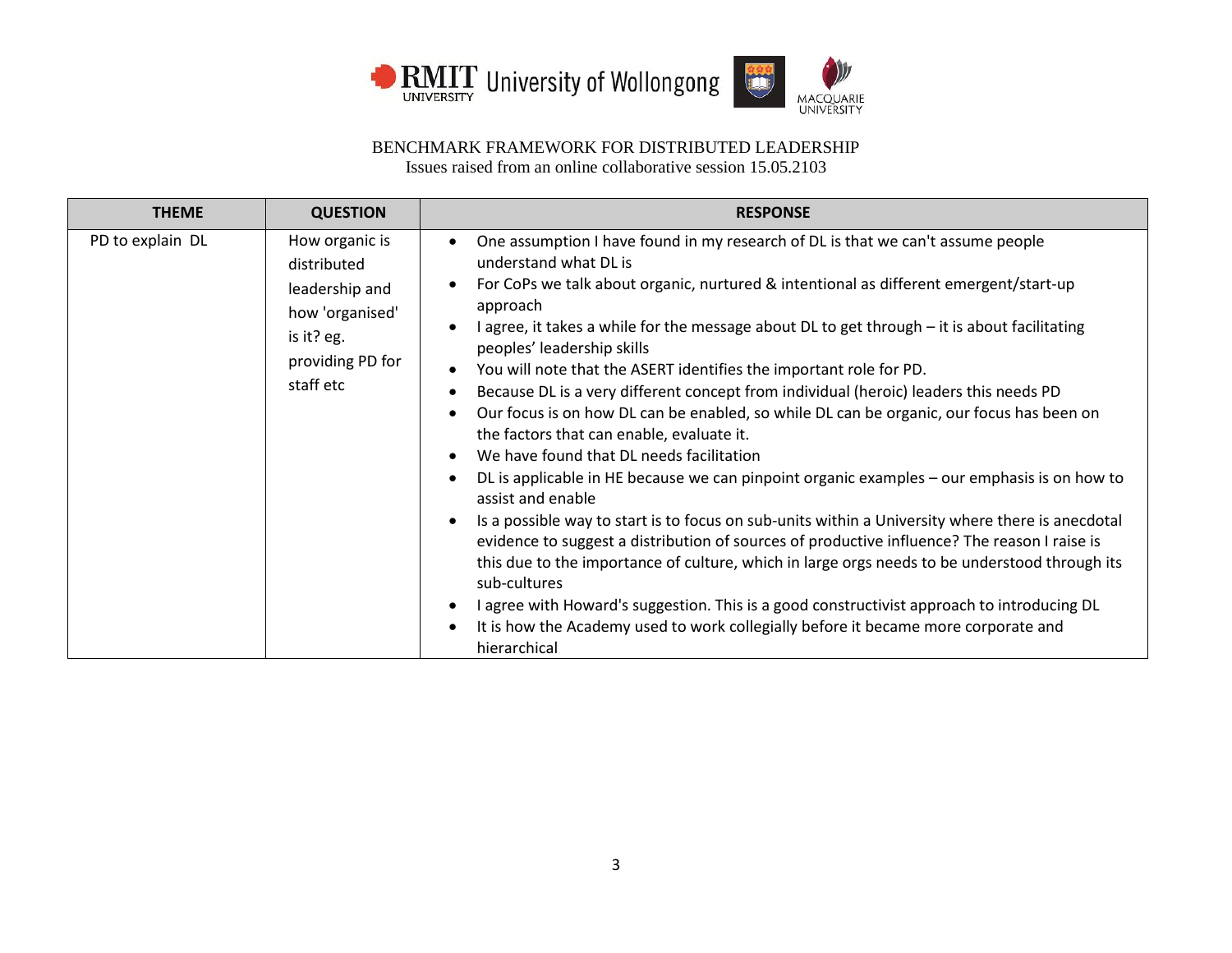



| <b>THEME</b>                                                                    | <b>QUESTION</b>                                                                     | <b>RESPONSE</b>                                                                                                                                                                                                                                                                                                                                                                                                                                                                                                                                                                                                                                                                                                                                                                                                                                                                                                                                 |
|---------------------------------------------------------------------------------|-------------------------------------------------------------------------------------|-------------------------------------------------------------------------------------------------------------------------------------------------------------------------------------------------------------------------------------------------------------------------------------------------------------------------------------------------------------------------------------------------------------------------------------------------------------------------------------------------------------------------------------------------------------------------------------------------------------------------------------------------------------------------------------------------------------------------------------------------------------------------------------------------------------------------------------------------------------------------------------------------------------------------------------------------|
| participation by staff<br>contributing their<br>expertise to decision<br>making | To extent does<br>distributed<br>leadership imply<br>distributed<br>decision making | We have studied this in the context of L&T projects - where participants are often "free" to<br>$\bullet$<br>make decisions<br>The ASERT refers to different approaches to decision making - decision making, participating<br>$\bullet$<br>in decision making, contributing to decision making, engaging in decision-making $-$ it will<br>depend on what suits the institution<br>We have not been categorical because of the need to ensure that formal leaders don't reject<br>$\bullet$<br>DL<br>This needs more work<br>$\bullet$<br>This comes back to Institutional readiness<br>$\bullet$<br>Not necessarily. A person/individual could take the lead on making a decision<br>$\bullet$<br>It can be either - it may depend on the methodology you adopt, but certainly with PAR is<br>$\bullet$<br>organic<br>Managing up is always important<br>$\bullet$<br>Need people working at multiple levels to engage in change<br>$\bullet$ |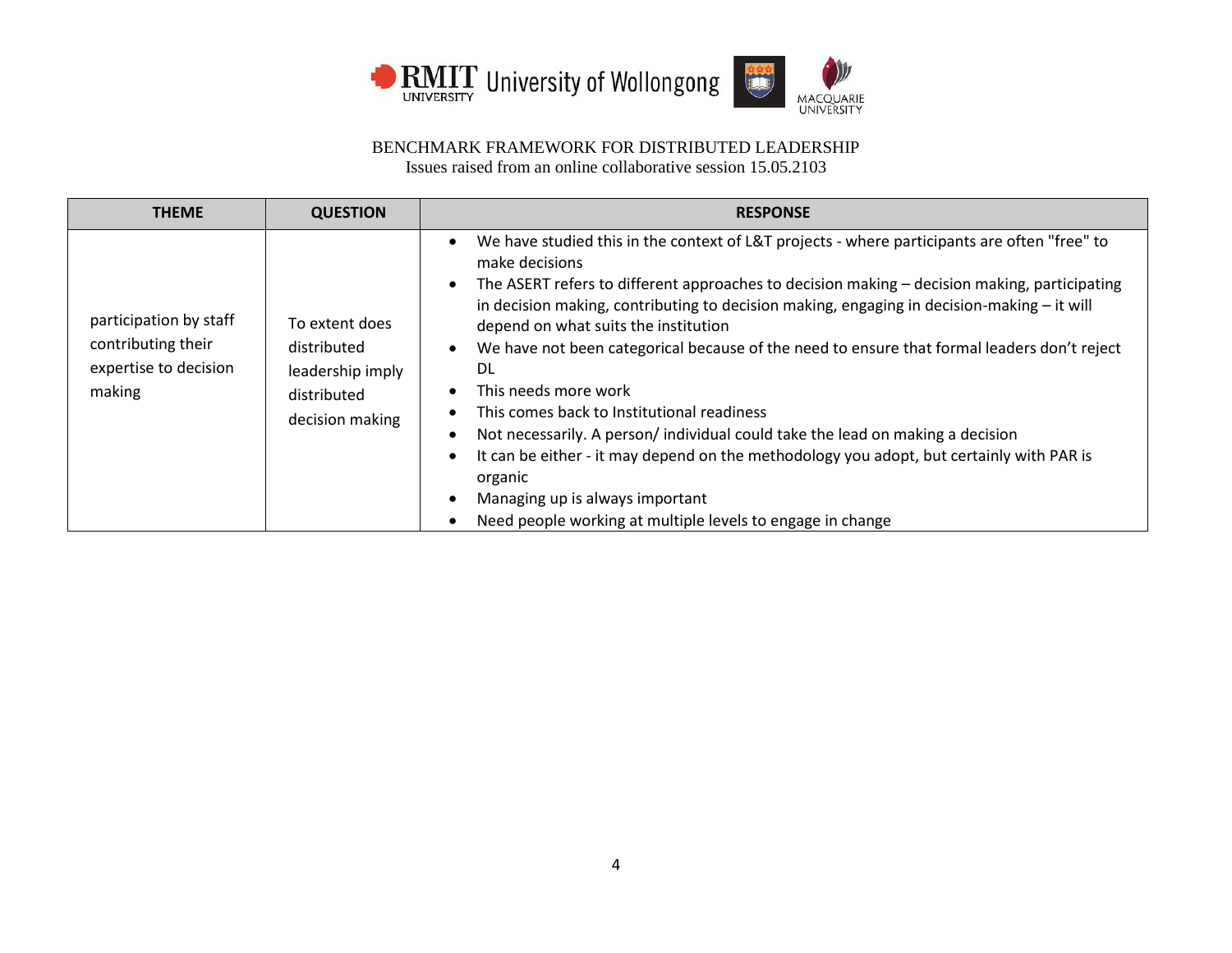



| <b>THEME</b>                                                                                       | <b>QUESTION</b>                                                                                                                                                                                                                                 | <b>RESPONSE</b>                                                                                                                                                                                                                                                                                                                                                                                                                                                                                                                                                                                                                                                                                                                                                                                                                                                                                                                                                                                                                                                                                             |
|----------------------------------------------------------------------------------------------------|-------------------------------------------------------------------------------------------------------------------------------------------------------------------------------------------------------------------------------------------------|-------------------------------------------------------------------------------------------------------------------------------------------------------------------------------------------------------------------------------------------------------------------------------------------------------------------------------------------------------------------------------------------------------------------------------------------------------------------------------------------------------------------------------------------------------------------------------------------------------------------------------------------------------------------------------------------------------------------------------------------------------------------------------------------------------------------------------------------------------------------------------------------------------------------------------------------------------------------------------------------------------------------------------------------------------------------------------------------------------------|
|                                                                                                    | Is Institutional<br>support required<br>to enable DL to<br>work<br>Organisations<br>decide to adopt<br>element -<br>therefore<br>question is can<br>introduce<br>elements almost<br>in complete<br>ignorance of<br>total model - and<br>measure | DL is appropriate for the HE sector because it employs people on the basis of their<br>$\bullet$<br>knowledge and thus has traditionally been structured to enable participation. This is<br>different from the current more managerialist approach<br>DL is an excellent idea, but it is bounded by the formal university governance structure and<br>$\bullet$<br>the climate fostering participation vis a vis capacity to impact decision making. Possibly, this<br>may be my USA experience coming to the fore, but DL, in my experience, has been used to<br>augment decision capacity or subverted to meet other less, positive needs.<br>The ASERT identifies 16 elements, presented as a matrix to try to identify that all the<br>$\bullet$<br>elements need to be focused on<br>When looking at benchmarks we identify all of the factors.<br>The benchmarks have been designed so that an Institution can identify what they have and what<br>they are not so effective in.<br>The hope is that this introduces the institution to concept that there are other elements they need<br>to look a |
| <b>ENACT</b><br>The design of<br>participative processes<br>to encourage and<br>support engagement | Are CoPs a<br>model of DL?                                                                                                                                                                                                                      | We have not articulated CoPs as a DL practice, they operate on DL principles but we have not<br>$\bullet$<br>articulated this -we have concentrated on CoPs to share good practice<br>I've never thought to promote discussion of DL with Senior Leaders<br>$\bullet$<br>Communities of Practice operate on DL principles - is a given - but do not articulate this<br>$\bullet$<br>The ASERT identifies CoPs as an enabling action for DL<br>$\bullet$                                                                                                                                                                                                                                                                                                                                                                                                                                                                                                                                                                                                                                                     |